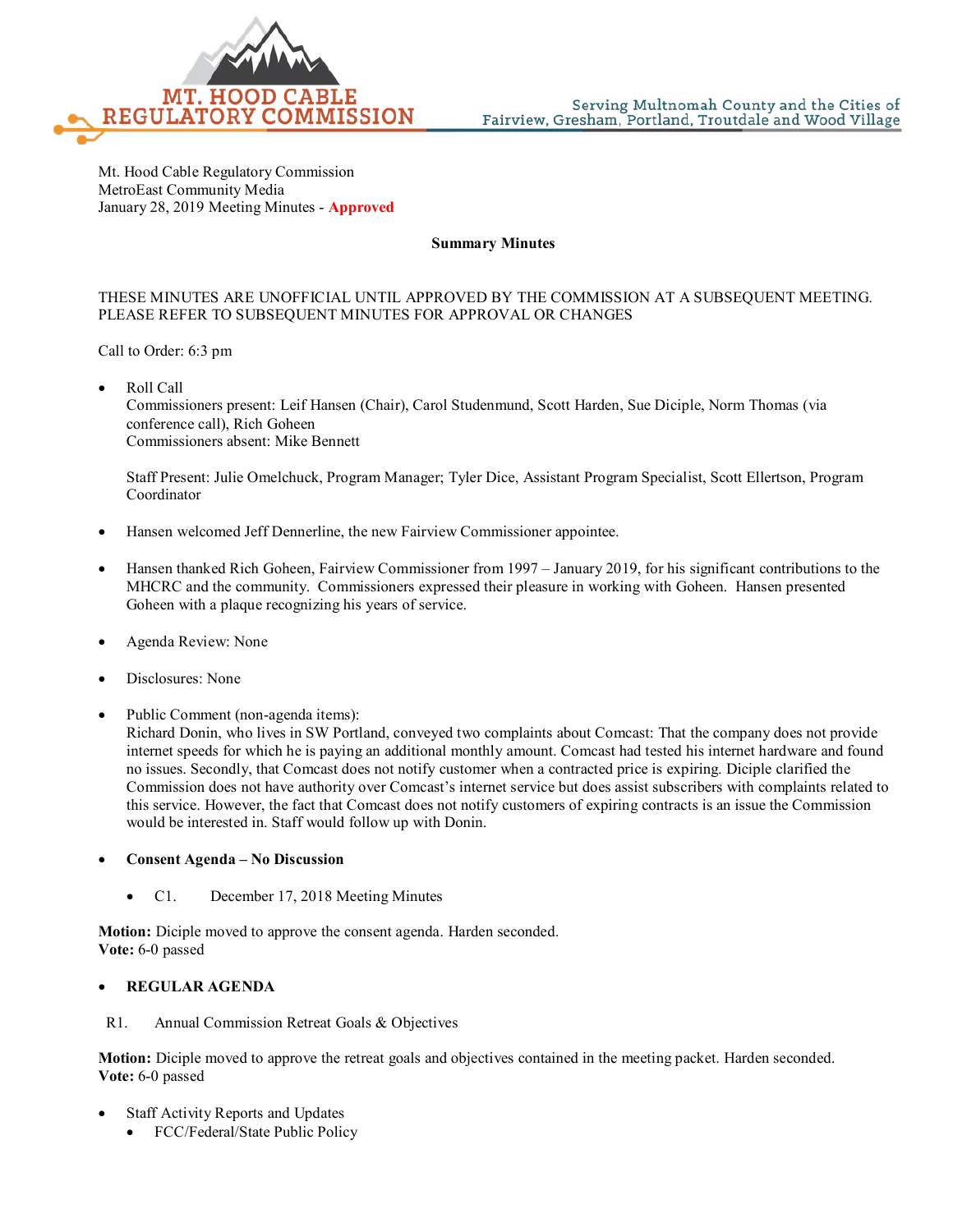Ellertson provided an update about the FCC proceeding regarded the ability of cable companies to offset franchise fees for the value of in-kind contributions. The MHCRC joined other local jurisdictions to file comments and reply comments but there is no indication as to when the FCC may act to adopt the order.

In response to a question from Diciple, Omelchuck stated the Oregon Broadband Office has been established within the state Department of Economic Development. The Office is in the development stages and three Oregon legislative bills have been initiated to secure funding and define functions of the Office.

• CenturyLink Outage

Ellertson noted the national CenturyLink outage interrupted service for some of Portland's Prism customers between December  $27<sup>th</sup>$  – December 29th. The interruptions were intermittent over that period with some experiencing an outage in excess of eight hours. The MHCRC received notification from some of the complainants that CenturyLink did provide a pro-rated refund for the period of outage experienced by the customer. CenturyLink responded to the outage within 24 hours as required by the franchise agreement. Therefore, staff was not pursuing a violation under the cable franchise agreement.

### • Annual Complaint Report

Ellertson noted the small uptick in the number of customer complaints from the prior year. Dice explained most of the complaints revolved around increased fees and billing, especially regarding the end of promotional packages and the broadcast and sports fees.

• TechSmart Initiative

Omelchuck is working with Gresham Barlow, Reynolds, and Portland Public school districts to commence the second round of TechSmart grant funding to bring forward to the Commission in this fiscal year.

• FY19-20 Budget Process/Information

Omelchuck said the MHCRC projected FY19-20 funding from the jurisdictions will, most likely, be a status quo amount for the upcoming fiscal year. The discussion regarding franchise and PEG/I-Net fee revenue trends at the upcoming Commission retreat will help inform Commissioners in further developing theFY19-20 budget. The MHCRC Finance Committee anticipates meeting in early April.

• OCT Bureau Transition/Staff Extended Vacation Omelchuck said she had no new information about the OCT bureau director hiring. Omelchuck said she will be out of the office on vacation February 11 - March 11. Rebecca Gibbons will be the contact for Commissioners during Omelchuck's absence.

- Alliance for Community Media Conference Portland, July 10-12 Omelchuck noted that the conference is in Portland and MHCRC may wish to participate. Registration is available for single day and full conference attendance. Staff will contact Commissioners once registration opens.
- Other: none
- Committee Reports
	- Finance Committee
	- Thomas thanked Goheen for his valuable assistance on the committee and Diciple noted the value of Goheen's business experience and acumen when reviewing finance and contract documents.
	- TechSmart Grant Committee: None.
	- Community Ascertainment Committee: None
	- Open Signal Board Appointee: None
	- MetroEast Board Appointee: None
- New business; Commissioner Open Comment Hansen appointed Norm Thomas as the Chair of the Finance Committee. Diciple stated that Commissioners often serve on the Finance Committee early in their term appointment to quickly learn about the organization's budget.
- Upcoming Commission Meeting Schedule:

February – Recess March 16 – Annual Planning Retreat April 22 – MetroEast May 20 – Open Signal June 17 – MetroEast